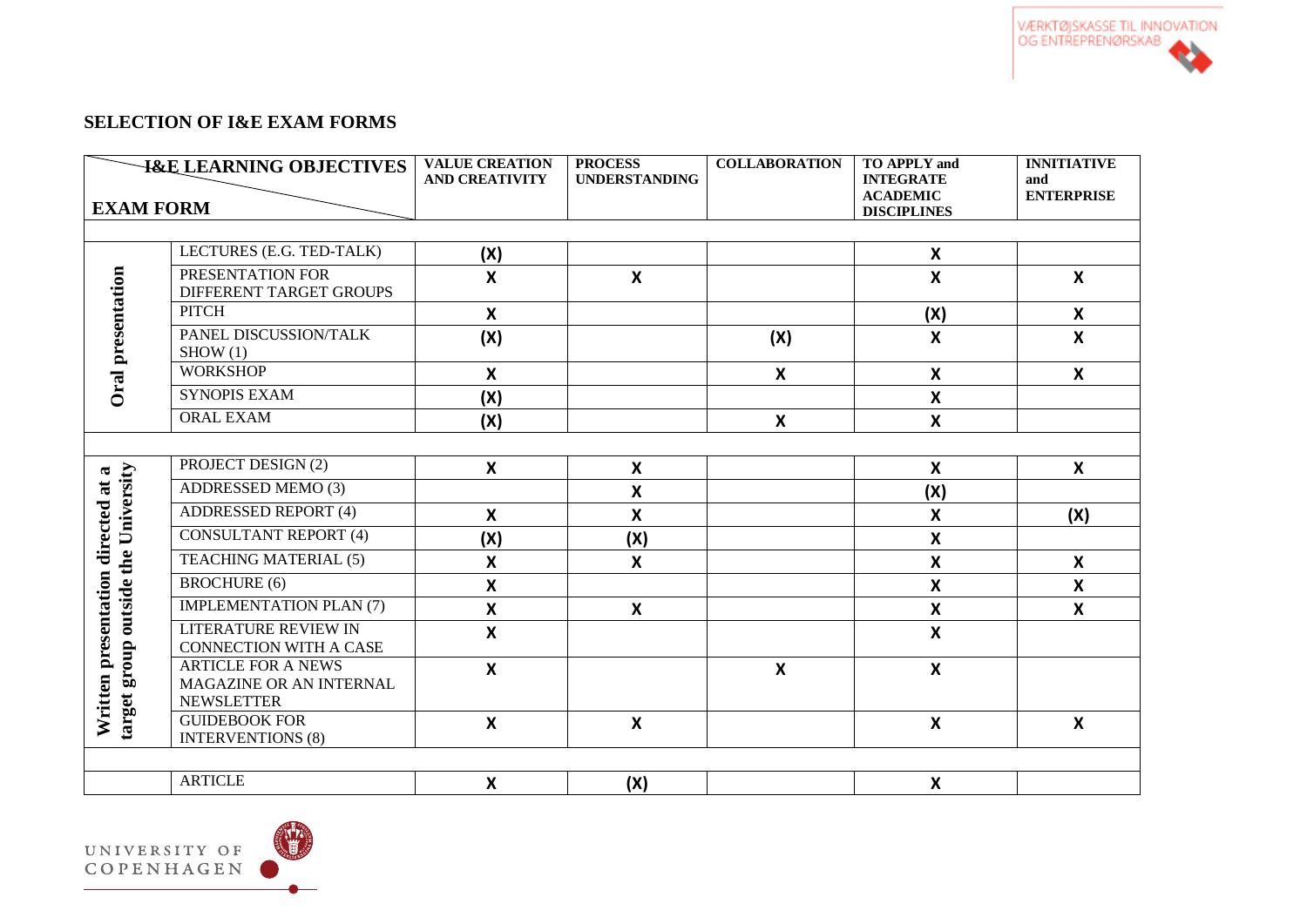

|                             | <b>PAPER</b>                                                           | X                         | X   |                   | Χ                  |     |
|-----------------------------|------------------------------------------------------------------------|---------------------------|-----|-------------------|--------------------|-----|
|                             | <b>ABSTRACT</b>                                                        | X                         | X   |                   | X                  |     |
|                             | <b>POSTER</b>                                                          | X                         |     |                   | X                  |     |
|                             | <b>CONTRIBUTION TO AN</b><br><b>ANTHOLOGY</b>                          | X                         | (X) | (X)               | $\pmb{\mathsf{X}}$ |     |
|                             | WRITTEN ASSIGNMENT                                                     | X                         | X   | (X)               | X                  |     |
|                             | REFLECTION ON VALUE<br><b>CREATION FOR AN EXTERNAL</b><br><b>ACTOR</b> | $\boldsymbol{\mathsf{X}}$ | X   |                   | X                  |     |
|                             |                                                                        |                           |     |                   |                    |     |
| valuations<br>Process<br>مە | <b>PORTFOLIO</b>                                                       |                           | X   | X                 | X                  |     |
|                             | <b>LOGBOOK</b>                                                         |                           | X   | v<br>$\lambda$    | X                  |     |
|                             | PEER FEEDBACK                                                          | X                         | X   | X                 | X                  | (X) |
|                             | <b>REFLEKSIONSARK</b>                                                  | $\boldsymbol{\mathsf{X}}$ | X   | v<br>$\mathbf{A}$ | X                  |     |
|                             | BRIEFING (9)                                                           | $\boldsymbol{X}$          | X   | X                 | Χ                  |     |
|                             | DEBERIEFING (9)                                                        | X                         | v   | v<br>Λ            | X                  |     |

Comments on the various exam forms:

#### (1) Panel Discussion

This examination form can be suitable for testing learning objectives that are within consultancy or similar forms of advising, and can give students the opportunity to test/show their new skills in a real-life environment. It is therefore important to have professionals involved with the panel, so that students are included "on an equal footing" with the professionals on the panel. One possible structure for the panel discussion might look like this:

- 1. Make clear to the students which criteria they are assessed on.
- 2. Make clear on what elements the students will be evaluated. Is it the actual performance during the debate, subsequent reflections (e.g. via video recording), or can the audience provide feedback on the individual performance, that could serve as a source for reflection?

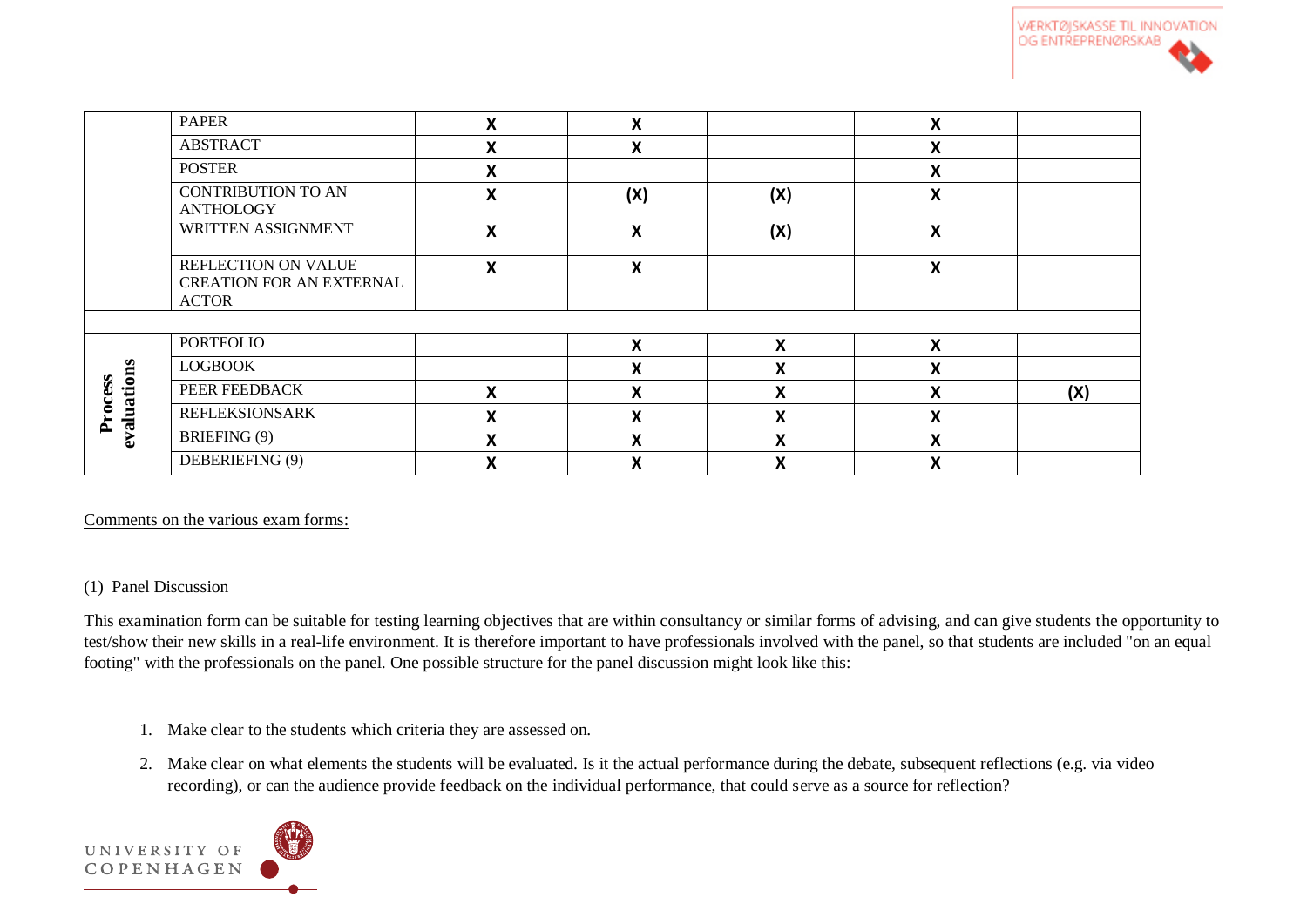

- 3. Let the students prepare a small memo (max. 5 pages) with the subject of the discussion for the external participants, e.g. with some interesting topics/questions that could be discussed.
- 4. Make a case-setting, i.e. in what context is this debate taking place? For example, the Danish National meeting on Bornholm (Folkemøde), the Liberal Party's Congress, a company strategy seminar, etc.
- 5. Let the students make a background analysis of the participants and their possible strategies in the debate.
- 6. Let the audience prepare critical questions.
- 7. Appoint a moderator (lecturer/student) and consider video recording the debate.

### (2) Project Design

The objective of the task could be that the students have to produce a project design based on the insights, they have gathered or a (methodological) design for how a prototype is to be further developed/tested/marketed, etc. The design could e.g. include a risk analysis, or point out interesting areas that have not been examined/clarified yet, etc.

## (3) Addressed Memo

This could be a written product that is addressed to a selected group. For example, a group of students have examined and innovated something in a company, and the addressed memo is aimed at the management team. The memo could be supplemented with considerations (to the lecturer) of what was taken into account when addressing the memo to this particular group in the particular context.

## (4) Consultant report

A written product in a special setup that the students have to "fill out" (it may also be the customer or the consultancy firm that predefines the structure). The report could be supplemented (to the lecturer) with considerations of what needs to be taken into account when the report is drafted in this way/structure, as well as a critique of the structure.

## (5) Teaching material